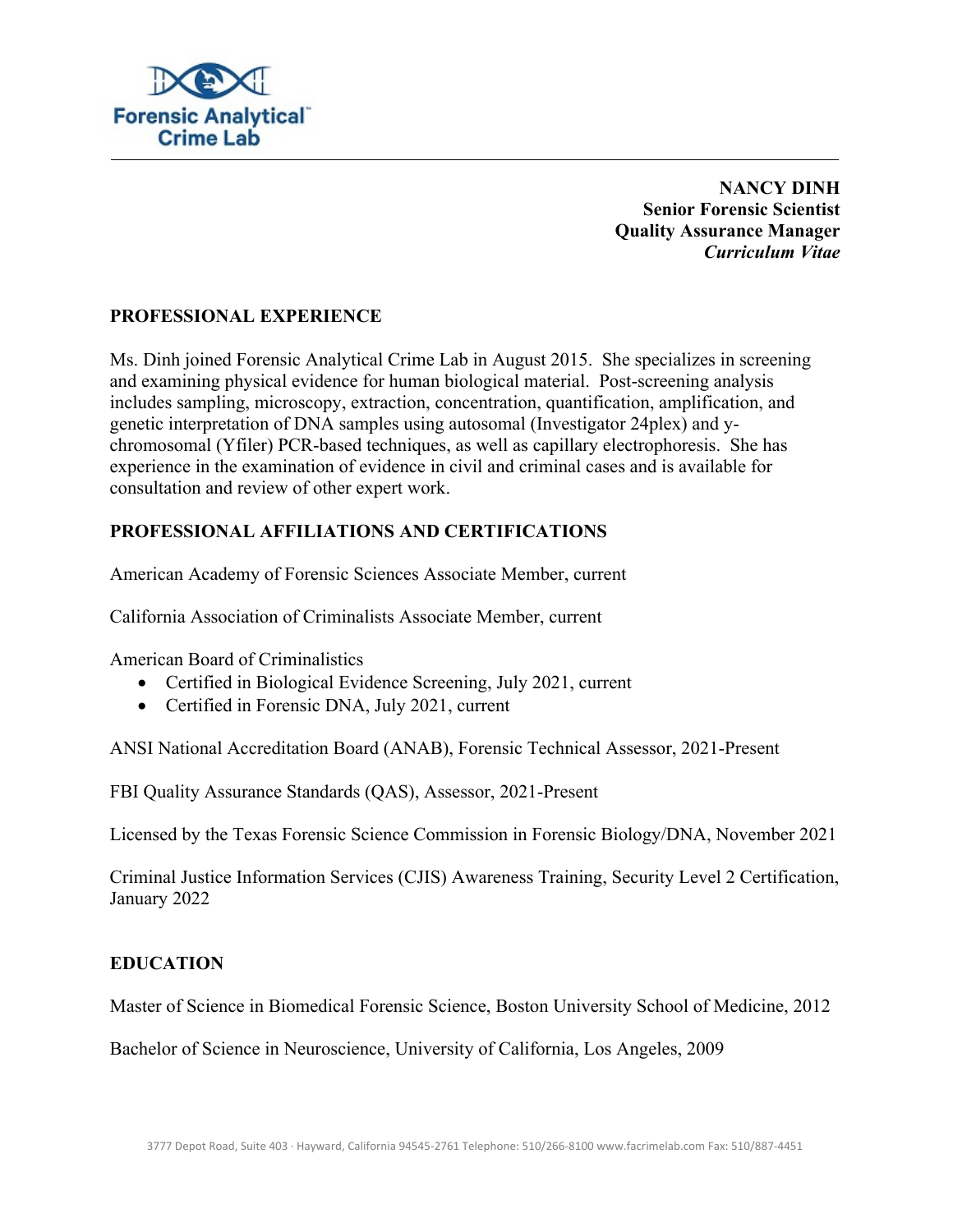## **OTHER PROFESSIONAL EXPERIENCE**

| $2014 - 2015$ | Police Records Clerk II, Hayward Police Department, Hayward, CA. |
|---------------|------------------------------------------------------------------|
| $2011 - 2012$ | Laboratory Technician, Genetic Services, Inc., Cambridge, MA.    |

### **SPECIALIZED TRAINING**

R106 Biological Fluid Identification, California Criminalistics Institute, California Department of Justice, Rancho Cordova, CA, June 21-24, 2016.

STRmix Training Workshop, Oakland Police Department Criminalistics Laboratory, Oakland, CA, February 21-24, 2017.

ANAB Forensic ISO/IEC 17025:2017 Internal Auditor Course, Kern County Regional Crime Laboratory, Bakersfield, CA, September 11-14, 2018.

ANAB Forensic ISO/IEC 17025:2017 Technical Assessor Training Online Course, Instructor-led Remote Training, June 28-July 2, 2021.

ANAB Enhancing Forensic Decision Making, Instructor-led Remote Training, November 18, 2021.

FBI Quality Assurance Standards/Auditor Training Course, Self-paced, November 29, 2021.

## **PUBLICATIONS & PRESENTATIONS**

*An Analysis of the Accuracy and Function of Three Presumptive Methods Used in Forensic Science for the Detection of Urine* presented to the Boston University Biomedical Forensic Science Graduate Program, Summer 2012, Boston, MA.

Guest Speaker, Panel Discussion for Forensic Science Students, San Leandro High School, February 1, 2017, San Leandro, CA.

*A Benchmark for Meaningful Forensic DNA Analysis: Field (Beta) Testing of the Qiagen Investigator Quantiplex Pro qPCR Assay*, presented at the 6<sup>th</sup> Annual Qiagen Investigator Forum, April 5, 2017, Prague, Czech Republic.

*The Twenty-Six Year Investigation of the Kidnapping, Rape, and Murder of Dana Ireland*, presented at the California Association of Criminalists Seminar, May 2017, San Francisco, CA.

*Lessons Learned: The Exoneration of Robert Earl DuBoise*, presented at the American Academy of Forensic Sciences Annual Meeting, February 2021, Virtual Meeting.